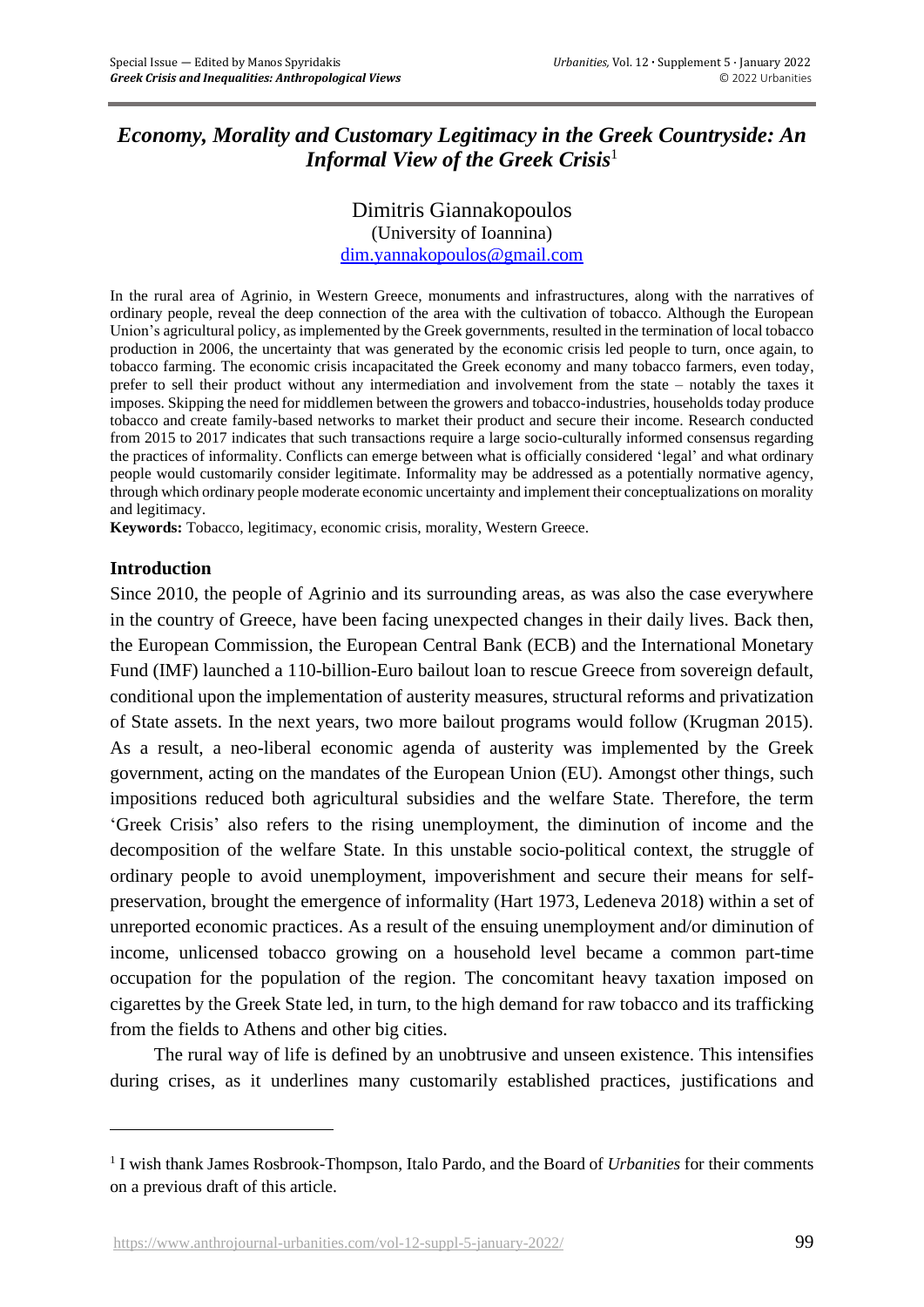discourses affecting the social activity of rural populations. Such practices rarely leave a structural imprint, but denying their significance would mean to restore the relations of power they oppose (Scott 1990). What follows aims to examine how informal and formal market moralities intertwine in an environment of crisis and how legitimacy is defined by official law as much as by informal, yet socially valid, norms and institutions. This discussion commences with a presentation of the context in which the tobacco growers practice informality.

## **Growing to Succeed**

The main informally produced local commodity is *Tsembeli*, a tobacco crop cultivated in the area for over 150 years. Its cultivation was directly associated with important aspects of social life, notably class consciousness<sup>2</sup> and the integration of some 2,500 refugees from Asia Minor, following the Greco-Turkish war of 1919-1922. <sup>3</sup> Considered both a resource and a local identity-defining symbol, tobacco has influenced the region's culture so significantly that Agrinio is often called 'tobacco-town'. Besides, in the past, the product was integral to the national economy. After the Second World War, and particularly between 1960 and 1980, the significance of tobacco exports as a revenue source for the Greek State resulted in the formulation of a protective framework for tobacco farmers. Until the beginning of the  $21<sup>st</sup>$ century, tobacco farming was an occupation that carried a linear understanding of life, an understanding dominated by aspirations of seamless improvement of both family and communal life. <sup>4</sup> Women and children played a crucial role in every stage of production.

This condition started to change in the 1990s. Following the EU's Common Agricultural Policy (CAP), Greek governments changed the production model of tobacco once and for all. As a consequence, the whole rural economy — including tobacco cultivation — moved from the family farm system to contract farming, wherein farmers were treated as agents, embedded in the free market and 'free' of state intervention. <sup>5</sup> Therefore, they had to negotiate the quantity,

<sup>&</sup>lt;sup>2</sup> Tobacco-workers created the first trade-unions, attempting to improve their living standards. Clashes between them and police forces, or even the army, were frequent and violent. In Αugust 1926, a pregnant tobacco-worker, a refugee herself, was killed and became the symbol of the workers' struggles in the region.

<sup>&</sup>lt;sup>3</sup> '1.5 million refugees who left Turkey and settled in Greece as a result of the Greco-Turkish War of 1919-1922 and the subsequent Greco-Turkish exchange of populations of 1923 — known in Greece as "the Asia Minor Disaster" — brought about not only a major demographic change but also a social transformation in Greece, especially because the influx represented a quarter of Greece's indigenous population' (Kitroeff 2012: 229).

<sup>4</sup> Although farmers have rarely realized it, tobacco-growing has been overlong their link to the surrounding, national — and global — economic and political activity. In a different social and economic environment, tobacco-producers in Kentucky are facing similar problems due to the reduction of the production and the deregulation of the tobacco-market. Ann Kingsolver (2011) describes them as disappointed and unwilling to adapt to the new reality which is marked by the absence of tobacco.

<sup>&</sup>lt;sup>5</sup> Contract farming is an alternative model which provides that, by contracting out production to smallholders, agribusinesses avoid having to acquire land, avoid the problems of displacement, and allegedly create 'win-win' outcomes for local communities and private investors. Nevertheless, in this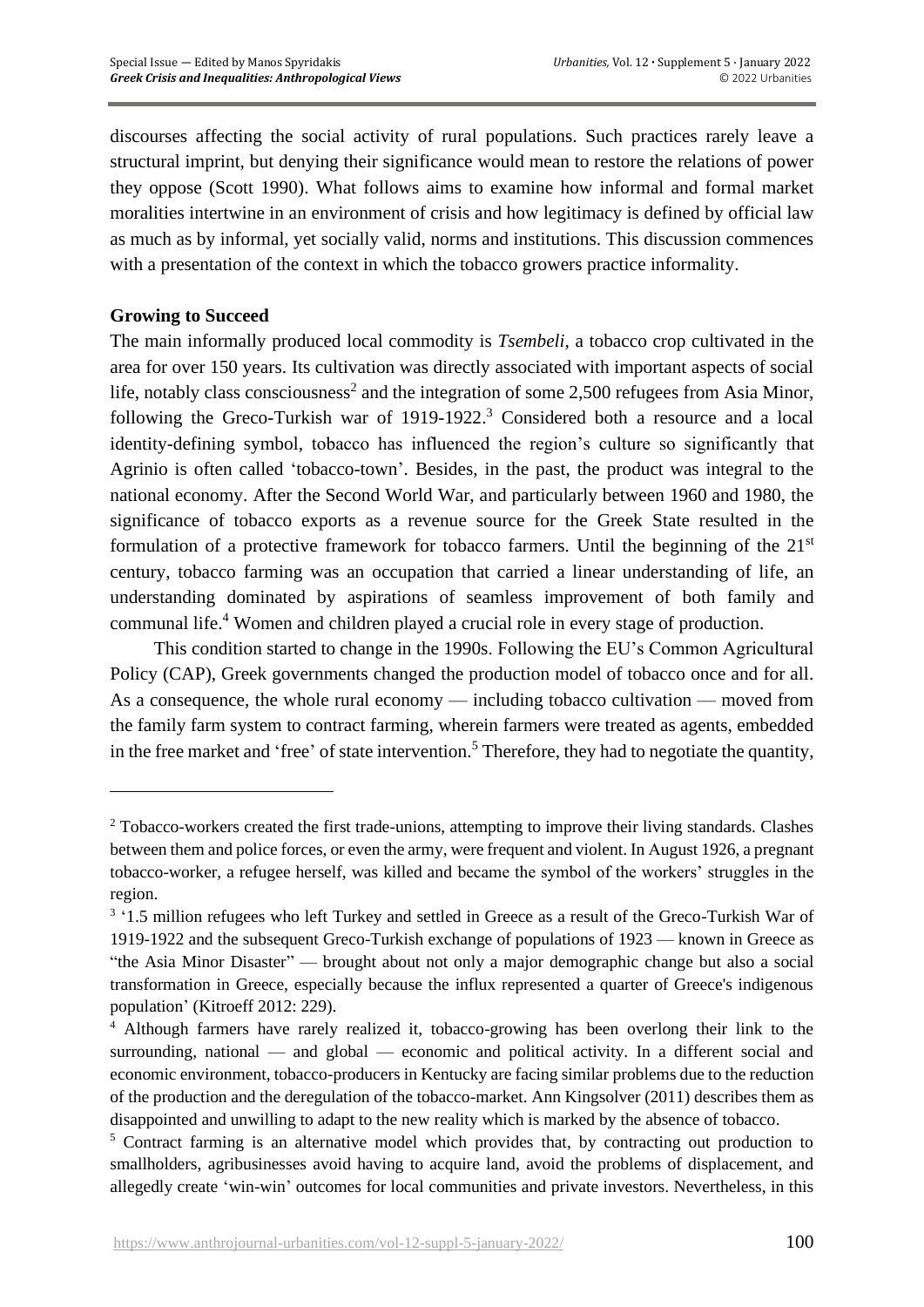quality and price of tobacco as 'independent' businessmen. However, they had to deal with powerful tobacco-trading companies, notably Philip Morris, and with (similarly unregulated) brokers, who imposed their terms aiming to profit.

Subsidy cuts, coupled with the expropriation of tobacco-growing licenses originally provided by the state, resulted in the production of tobacco diminishing, as the Common Agricultural Policy stipulated. Data from the year 2004 compiled by the Hellenic Statistical Authority revealed that some 14,572 families in the region abandoned the cultivation of *tsembeli*. From 1997 to 2004, in more mountainous areas, the decline affected 96.2% of the people. Until then, approximately 2,500 families had been engaged with the processing and trade of tobacco (Kamberis 2016). By 2006, people were already talking about 'the end of tobacco' in the area of Agrinio. Life had to go on, but the attempts of cultivating different crops required investment of valuable resources which, in many instances, failed due to insufficient preparation and know-how. Consequently, the farmers were left with no viable solution against the crisis and were facing social marginalization.

For obvious reasons, people in deprived rural areas resorted to the practices of the informal economy (Matsaganis and Flevotomou 2010). The unemployment and poverty that came to the fore collided with past expectations, formed in conditions of prosperity and economic growth. Hence, the experience that followed varied, depending on the person, the family and — to some extent — the neighbourhood. Ethnographic data demonstrates how tobacco-growers revised their perceptions of the economy as the expectation of perpetual economic growth proved to be delusionary. Thus, it should not come as a surprise that, in the current economic circumstances, many of these people, traditionally identified as tobaccogrowers, turned to what 'they have always been doing', as an interlocutor said. Making use of connections that they had established during the times of household farming, they resorted, once again, to the cultivation of tobacco. However, in order to do so, they had to do business within an 'informal/grey' economy, within which they took the risk of undeclared cultivation and trading of tobacco. In such socio-economic context, as Pardo put it (1996: 20), ordinary people are prompted to operate in the 'grey area' between 'legality' and 'illegality', without becoming or viewing themselves as 'real criminals'. Social acceptance and participation in informal markets indicate the configurations of a large local (even national) consensus.

Operating on the margins of the law has become a familiar scenario to these people. In Greece, the informal economy represents approximately one-third of the overall economic activity (Schneider et al. 2010). This phenomenon, best termed 'unreported farming', constitutes 53% of the total agricultural production (Vlachos et al. 2016). Agrinio locals have engaged in this form of production, selling their tobacco in periods of crises since the beginning of the  $20<sup>th</sup>$  century. This culture of informality is embedded in the collective memory; it is constantly revalidated in narratives and emerges in response to the popular demand for social justice and dignity. Opting for this informal practice is rationalized as a subsistence technique,

model, smallholders carry a disproportionate share of production and market risks (Adams et al. 2018, Hall et al. 2017).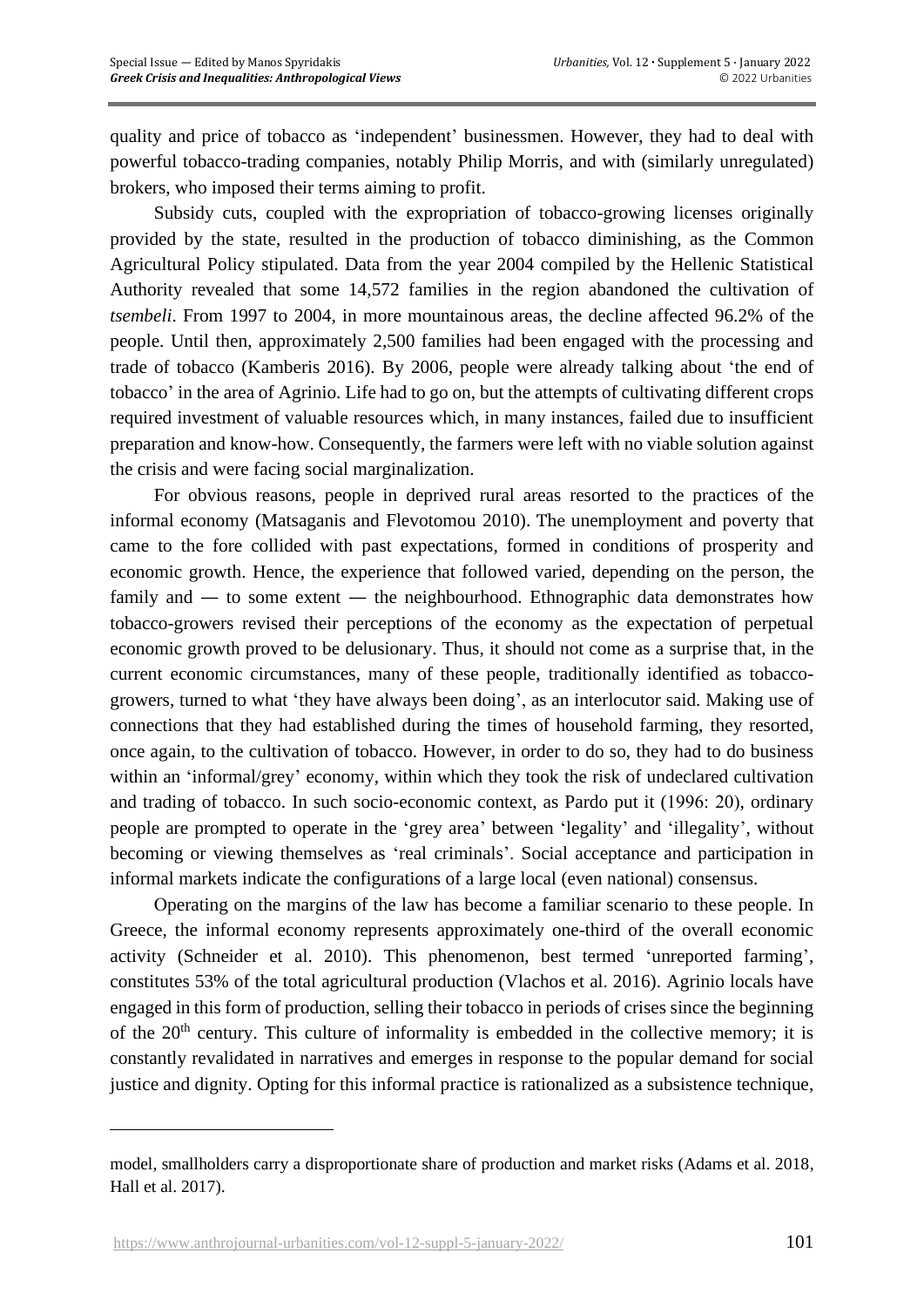yet it presents several moral and cultural particularities which influence the economic, social and political context. With the farmers drawing from the experience of previous regarding (informal) modalities of dealing with crises, all cultivable plots in the region are viewed as tobacco fields — *kapnochórafa*. This representation plays a pivotal role in dictating particular strategies which collectively aim to mitigate adversities. Collective memory demarcates the use of space, consolidates spatial interrelations and challenges the heterogeneity of the present. Consequently, the act of tobacco-growing is treated as a cultural and symbolic creation, a constant re-validation, through various agents' interaction.

#### **Informal Encounters**

Informal economy, also known as 'underground economy', 'shadow economy', 'parallel economy', 'grey economy' or 'unofficial economy', is usually considered marginal to the modern, capitalist and formal economy (Hart 1973). However, the idea that the two spheres of economic activity, formal and informal, are totally separated has been criticized as a rather narrow one (Pardo 1996). Instead, scholars have stressed the need to examine the dialectic between the two poles, scrutinizing the construction and contestation of norms, legalities and values in empirical cases, seeking 'credible answers', which 'can only be inspired by the indepth knowledge of the reality on the ground' (Pardo and Prato 2018: 3; see also Pardo 2004, Pardo and Prato 2017). In recent years, studies on informality have broadened their geographical scope, to the extent that informality is considered to be present, although in different forms, in both the Global North and Global South (Ledeneva 2018, Williams et al. 2017) and has been recognized as a powerful analytical tool for the studying of societies in transition (Spyridakis 2013, Rakopoulos 2014, Knight 2015, Polese et al. 2015). Informal activities, equated in some cases with illegality, are deeply rooted in locally informed, customary norms adopted by communities. Nevertheless, research on the rural informal economy has not yet been given the full attention it merits (Conroy 2013, Weng 2015).

In our case, the term 'informality' describes off-the-books tobacco farming and selling. This particular type of tax evasion is socially accepted and morally legitimized. Hence, a moral economy emerges as the result of collective representations coupled with the affected social groups' demand for social justice and dignity. <sup>6</sup> The notion of moral economy (Thompson 1971, Scott 1976) is usually employed to explain social responses to unfair policies, such as implementing austerity measures during and in the aftermath of a sovereign debt crisis (Kofti 2016). Emphasis on the 'moral' (Fassin 2009, 2012) and 'economy' (Hann and Hart 2009, Langegger 2016) has been successfully utilized to anatomize informal practices which emerge as economic breaches in times of social rupture. Some have suggested that the invocation of morality arises from the demand for 'everyone's survival' and originates from the communal ideal where all community members must be secured against unexpected, externally imposed turbulences and threatening situations (Nitsiakos 2016).

<sup>&</sup>lt;sup>6</sup> Narotzky (2016) notes that moral economy has become a powerful analytical tool that can be applied in different contexts. For a comprehensive overview of the term 'moral economy', see Götz 2015.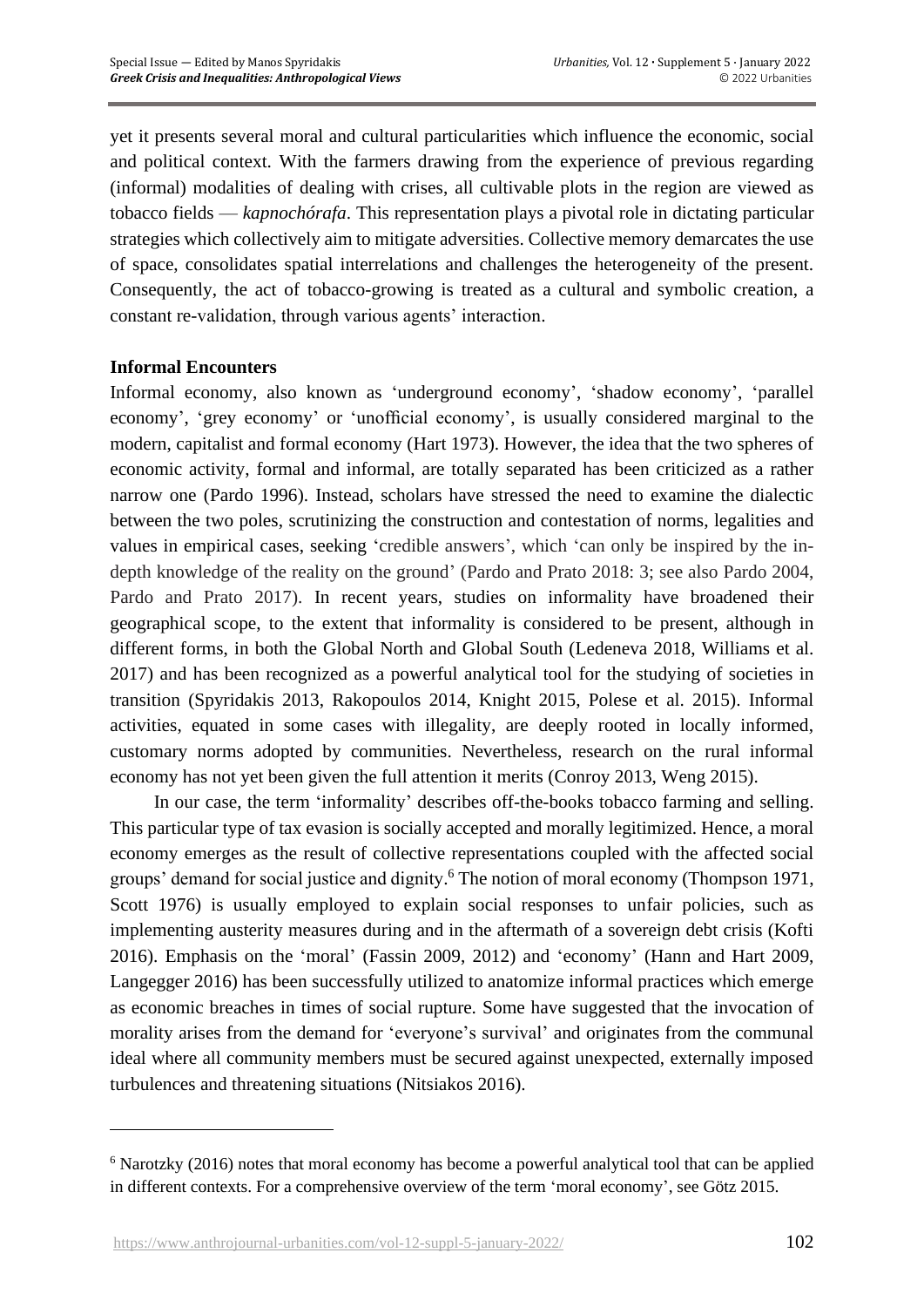In anthropological inquiry, crises are often considered as 'breaches' in the state of being (Bear 2015, Bryant 2016; Knight 2015). However, as Powers and Rakopoulos (2019) stress, 'austerity's history needs to be narrated, seeing crisis as longue durée' (see also Blyth 2013). Hence, following Benjamin's (1999: 248) insight, that 'the state of emergency is not the exception but the rule', seems more appropriate than considering crisis as an exceptional situation (Agamben 2008). Departing from an understanding of crisis as a momentary and particularized phenomenon helps us better understand and interpret how people cope not *through* crisis but *in* crisis (Vigh 2008).

The tobacco farmers of our study experience a crisis marked by the implementation of austerity (Rakopoulos 2018), coupled with CAP's free-market policies. This ends in uncertainty, which in turn compels diversification and the adoption of short-term, opportunistic solutions.<sup>7</sup> Simultaneously, the state and its apparatus have proven to be incompetent -or unwilling– to impose rules regulating the situation in a balanced and fair way. In this view, as Pardo put it, legitimacy is a highly contested concept as, 'actions that are ordinarily undertaken at grassroots level and that are not always strictly legal may enjoy legitimacy in the eye of the actors and their significant others because they are morally consistent with their value system' (Pardo 2018: 57; see also Pardo 2000; Pardo and Prato 2018) and new forms of it have been produced, as actors attempt to define notions of justice, righteousness or illicitness.<sup>8</sup>

This raises a series of issues concerning people's relations with the State in moments of crisis. It requires taking into account the rupture of the existing social contract, as tobacco farmers consciously and actively turn their backs on tax-paying and reinvent more familiar ways of economic organization and social solidarity. At the same time, as large parts of the Greek people see informality as the only way out from deprivation and exclusion, official bureaucrats promote their own interpretations of belonging, enforcing an image of a wellorganized –but increasingly authoritarian– State. Yet, at the end of the day, informality seems to be useful as an equilibrium point to both –common people and State officials alike– in order to avoid vulnerability and social unrest. The cultural affluence and broad social consent that such behaviours invoke is representative of a stance with a clear political message.

Unlike other instances (for instance, the production and circulation of drugs in Latin America or elsewhere), tobacco growing in Greece is not illegal as long as there is a contract with a tobacco company. During the  $20<sup>th</sup>$  century, its production was rigorously (and entirely) regulated by the Greek state. At times, the revenue from tobacco exports represented half of the state's GDP. Contrary to other forms of tax evasion, tobacco must be cultivated in open fields, transported and sold and, of course, smoked. The cultural background of tobacco cultivation in the region makes it easy to justify its informal production. In addition, the economic crisis renders this informal economy socially acceptable and morally meaningful.

<sup>7</sup> Knight studies the 'irrational' and opportunistic investment of valuable resources in renewable energy programs, especially photovoltaics, in Thessaly, Central Greece, during the crisis (Knight 2015).

<sup>8</sup> On the relationship between legal, illegal and semi-legal, and on legality and legitimacy, see Pardo 2000.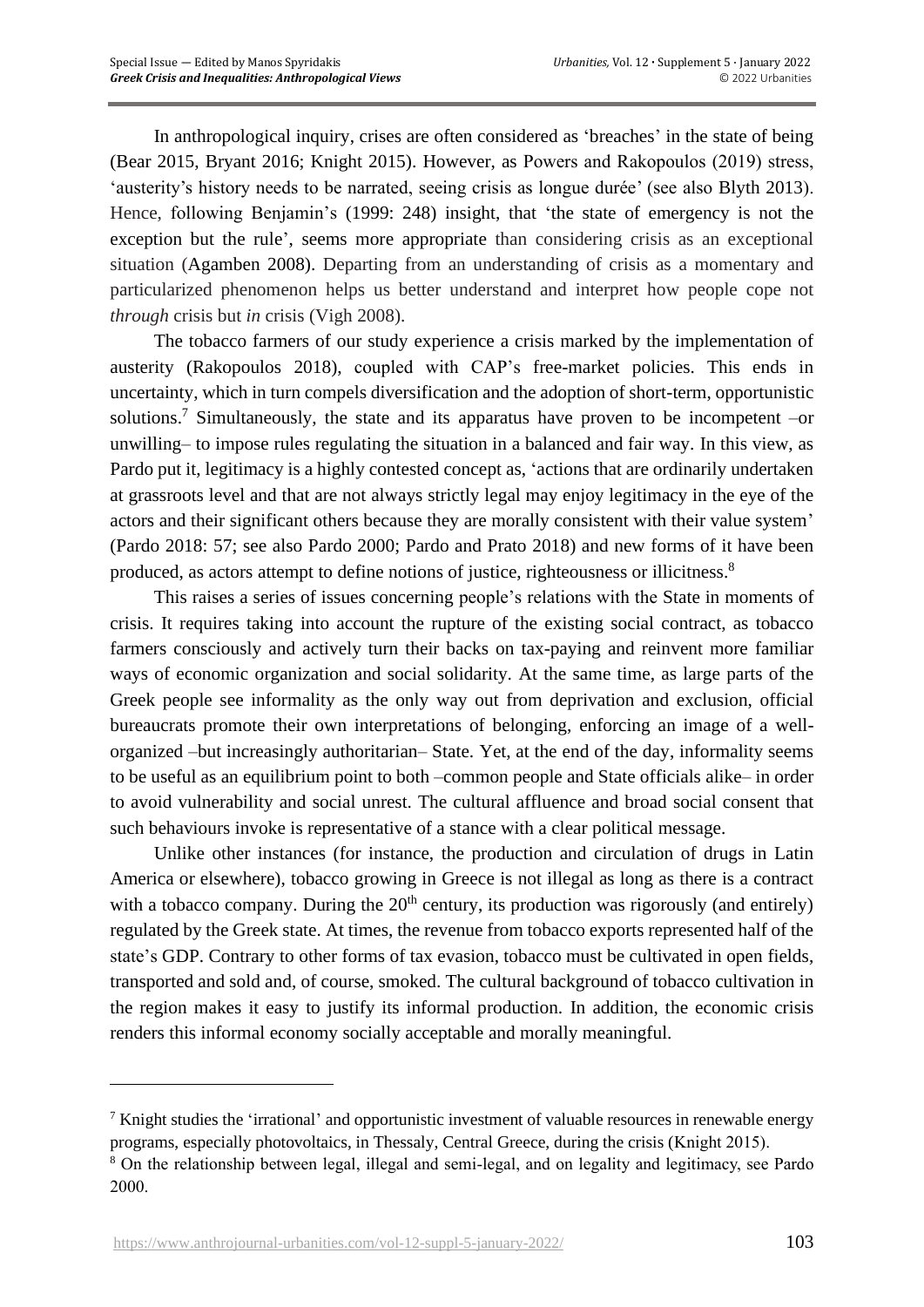The following analysis is based on research findings from 2015 to 2017. Given the informal core of the economic activity in question, participant observation in the villages was necessary to develop trust relationships – a key value to the research process. Familiarity with community events, such as weddings or annual fiestas, was essential. Snowball sampling gave access to family circles and economic networks in and around Agrinio. In sum, such occasions and resources enabled the researcher to understand the cultural, economic and political specificities of the social setting conditioning the practice of informality. Research reveals that the informal production of tobacco in the region has broader ramifications with diverse impact on political behaviours, economic practices and cultural repertoires.

## **Official Law vs Customary Legitimacy?**

An informant said:

'They have driven us here. That's why we do such things. If 'they' were right, we wouldn't be starving. 'They' are more illegal than we are and that's why we're acting like this!'

According to Greek law,<sup>9</sup> tobacco cultivation must be reported to the state. Producers have to sign a contract with a tobacco-trading company (notably, Philip Morris) and report the precise location of their plantation to the State. Tobacco's importance as a source of revenue for the Greek state (85% of the price of a pack of cigarettes is tax), along with the interests of powerful economic agents, creates tensions. Selling raw tobacco may be punished by fines, seizures, even imprisonment, depending on the intercepted amounts. That said, no penalty has ever been imposed in Agrinio for unreported tobacco growing. The locally symbolic meaning of tobacco seems to form a space where rules become flexible. Archival research in the newspapers and court records as well as oral history reveal that producing and selling undeclared tobacco has been an effective strategy in similar circumstances and periods of crises since the beginning of the 20<sup>th</sup> century. Restoring the practice of family production seems to be the 'easiest way' to cope with the challenges of labour deregulation and social marginalization, as it does not imply a retreat from the market to a subsistence economy but represents a way to continue participating in it.

'We've always grown tobacco! And we keep on growing it now, with the crisis!' In this sense, producers choose to turn to a past that was not easy, but offered enough security for managing hardships.

Contrary to previous theorizations of rural space, recent studies have begun to treat it as a field of continuous change and dynamic diversification. According to such reflections, resilience and persistence characterize the countryside and its people, along with their ability to cope by diversifying their livelihood.<sup>10</sup> However, what has rarely been studied is their influence

<sup>9</sup> Ministerial Decision No 593/49825/14-04-2014.

<sup>&</sup>lt;sup>10</sup> For an account of production-diversifying strategies deployed in rural Greece and their outcomes over the last years, see Kasimis and Papadopoulos 2013.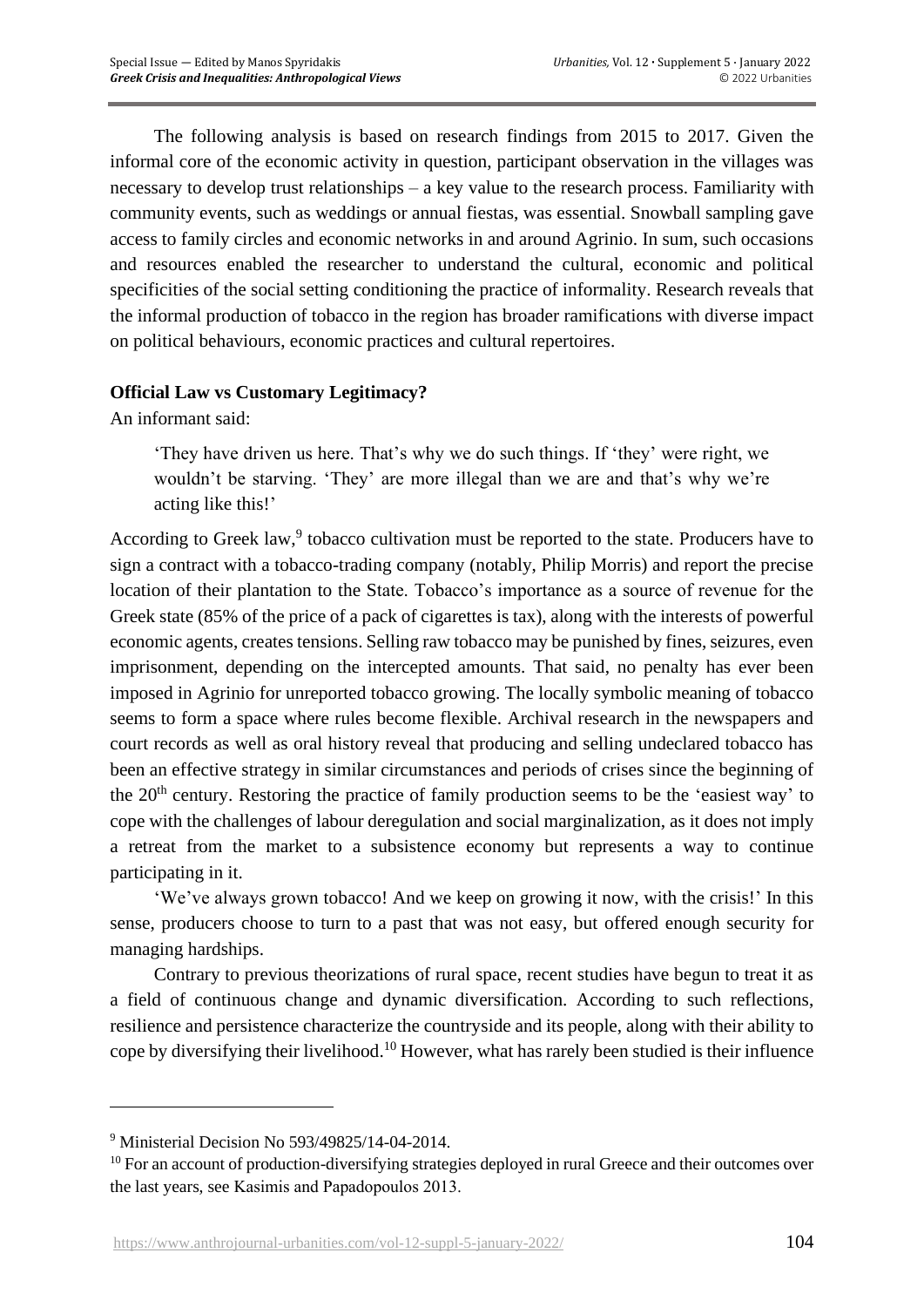in the discourse on the legality-illegality continuum, $11$  as they struggle to insure themselves against dire economic conjunctures. It should not come as a surprise to mention that there are several activities which, although considered as formally illicit, are nonetheless popular throughout — (at least) in the Greek countryside. Such activities involve the informal employment (mostly of immigrants) in the plantations, poaching or illicit logging. In June 2015, during a discussion with a group of tobacco-growers in a village near Agrinio, one of them stated:

'We are told not to grow tobacco yet we risk having trouble with the police. But if my children are starving and I can't feed them, I'll grow it anyway. This is above the law!'

The rest of them nod in agreement and clink their raised glasses in a toast. These words offer a comprehensive outline of how the locals consciously decided, in 2011, to move the boundaries between formal and informal. As Pardo and Prato put it, 'Across society people do not necessarily equate what is moral to what is legal (…) they often clearly separate the legal from the legitimate' (2018: 7). Thus, legality is not merely a mesh of rules and obligations, it is something that emerges through practices and ideologies, as a composition of interacting political, economic and cultural values, producing what people consider as legitimate. There is not a 'natural' line separating law from unlawfulness. The border is imaginary. As conceptions change, so do borders (Nordstrom 2007: 85). What is interesting is to examine how people think about and exploit the law, often according to its spirit, but sometimes against it. Informal tobacco-growers emphasize the acceptability of growing and selling tobacco, claiming that this practice allows them to survive in an unjust and corrupted socio-economic environment. In such a way, it seems that tobacco-growers are operating 'on the margins' from the point of view of the State, but 'acting within the norm', according to the local customs and values (Roitman 2005: 21).

Among the growers and traders, any definition of the law is constantly disputed and reshaped. It is pointed that understanding the importance of notions such as 'right', 'morality' or 'value' in everyday life reveals the way power relations are forged (Pardo 1996, 2000; Parry 1989). While the State and the tobacco industry attempt to enforce their conceptualizations, farmers try to mitigate inequality by redefining the same words with competing meanings. The result is liquidity; any definition is contextual. Thus, the same farmers who, during a conversation, insist that, 'We're not doing anything illegal', might as well later end up saying: 'They brought us to a point where we have to become outlaws to survive'.

<sup>&</sup>lt;sup>11</sup> Alternative conceptualizations of law, especially in rural areas, are generally understudied in Greece. However, some important studies and in-depth analyses have made the development of an essential theoretical framework possible. See in particular Ηerzfeld 1985.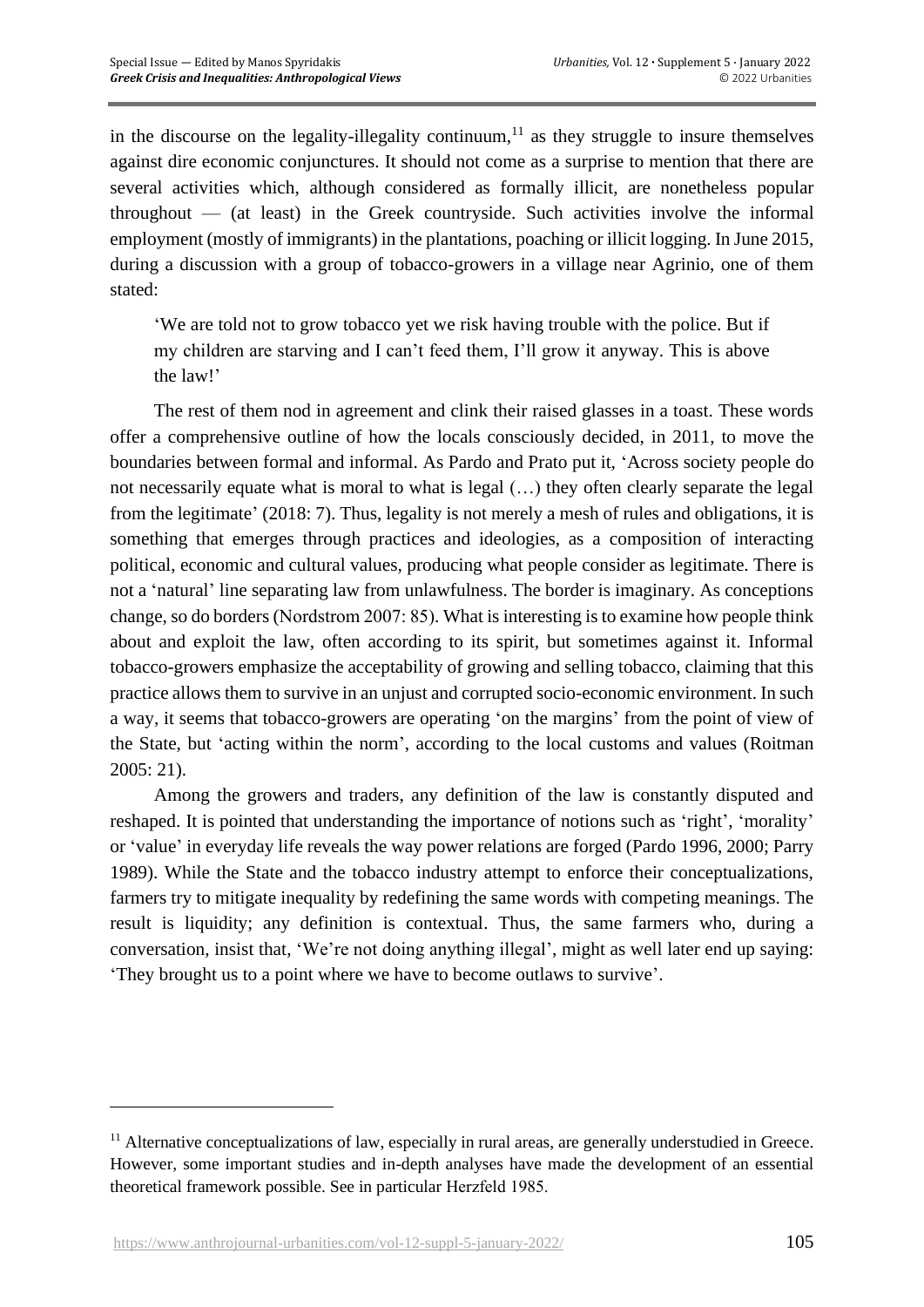## **Tobacco's Free (?) Market**

An informant said:

'I would have loved to be protected by the State. I hear, from a cousin I have in Sweden, that there's an unemployment benefit there of 1,000 Euros per month. And much more… But such things don't exist here. So, I'll just grow some tobacco to sell. This way I feel free. I don't have the State, nor any company as my partner. I'm my own boss!'

The notion of the market is crucial to the examination of the aforementioned practices. Informal tobacco-growers often refer to their practice as '*free-selling*' or just '*selling*', juxtaposing this trade with '*giving*' the tobacco to a cigarette company. By the use of the term 'free', they do not identify with the 'free market' persistently promoted over the last decade by international organizations and Greek governments. However, the argument in both perceptions is (ironically) the same. Being aware of the State's gradual retreat from any regulatory role, farmers create a 'grey' market, non-existent in official statistics and regulated by custom, as well as by the laws of supply and demand. The collapse of the social welfare system during the present economic crisis amplified the 'legitimacy' of this change. Thus, the growers might seem as accepting neoliberal imperatives but interpreting them in a discretionary manner. This requires considering, as Ong has noted, the notion of neoliberalism, 'not as a fixed set of attributes with predetermined outcomes, but as a logic of governing that migrates and is selectively taken up in diverse political contexts' (Ong 2006: 3).

Informal economies are often perfect manifestations of the supply/demand principle and in the context of market fundamentalism there has been a gradual erasure of the limits between the informal and the illegal, regulation and irregularity, order and organized lawlessness (Comaroff and Comaroff 2006: 5). Of course, 'great profit is to be made in the interstices between legitimate and illegitimate commerce, between the formal and underground vectors' (Mbebe 2001: 73). It is thus interesting to examine the rivalry among informal tobacco-growers. Such rivalry can be explained as an adaptation to free-market principles.

Nevertheless, it may be more interesting to focus on what might cause the deprecation of such practices within the milieu of tobacco-growers and how is it justified on a moral basis. Customarily, the identity of the tobacco-grower comes with a feeling of self-worth in the community (Spyridakis 2010). The word for this situation is *nikokyris*; that is, a person dedicated to his family's well-being. Simultaneously, buying informally produced tobacco is also socially acceptable, because fellow farmers are supported. But when the objectives change and profit replaces decency, farmers instinctively realize the critical disruption of the moral base of their activity. This deviation is instinctively considered dangerous as it can dissolve the moral superiority of informal trade and therefore cannot be tolerated. When one grows and sells tobacco simply aiming to maximize profit, the moral character of the activity is lost and all that remains is greed. Of course, there are also more practical reasons: in a limited market, as provincial towns usually are, buyers are also limited. When a producer claims a disproportionate 'piece of the pie', his behaviour is stigmatized as immoral and corrupt. Also,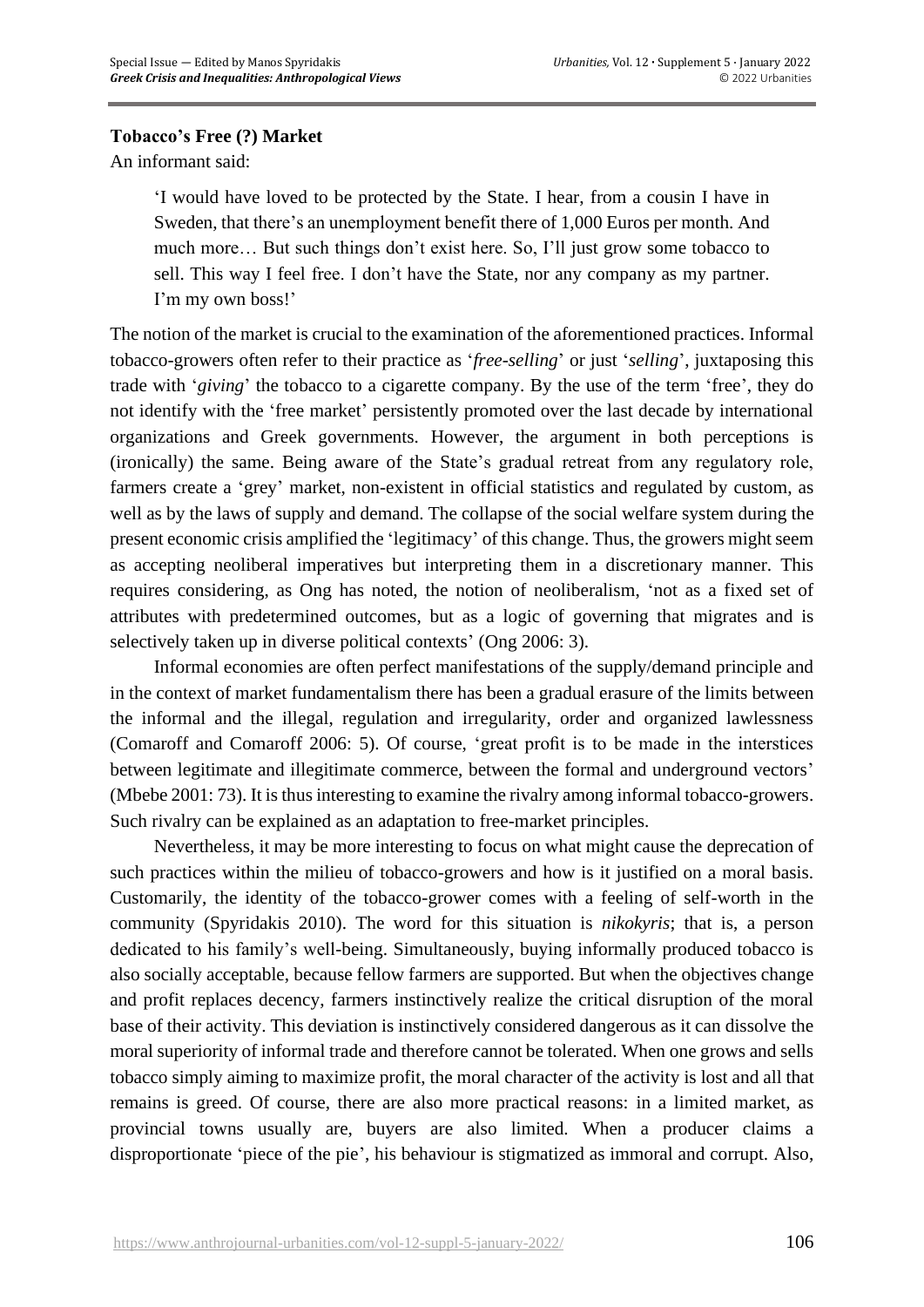there is a well-founded practical fear that, if the situation spiralled out of proportion, state mechanisms would tighten their surveillance, jeopardizing this crucial source of income.

Tobacco farmers sell their product for a price that ranges between 15-40 Euros per kilo. The official price offered by tobacco companies is no higher than 3.5 Euros per kilo. The price depends on the distance between the site of production and the site of selling. Generally, it is lower if the tobacco is bought near Agrinio and goes up far away from the city. A four-member family can, in a good year, produce up to a ton of dry tobacco. The hardest part is building a network of potential sellers and buyers. Only if this precondition is fulfilled can a tobaccogrower feel safe. For such a network to be created, a farmer must take advantage of any family and/or friendly relations with people who live and work outside the community borders. Big cities and remote places are their main goals. <sup>12</sup> As a tobacco farmer said:

'The hardest part is finding buyers. You need a 'chain' of supply. How could someone in Crete know that you're selling? So, you need help. I have a cousin who lives in Athens and helps me find buyers. So it is… Family first!'

The informal production and circulation of tobacco, although embedded in the game of supply and demand, is mostly based on the non-productive relations within the family or the local community. Therefore, it utilizes various 'helpers' — from taxi or bus drivers, to university students, people who visit regularly and maintain social bonds (usually familial) but live or work away from the villages. Usually, a farmer sells a few kilos of tobacco which these transporters aim to re-sell for a small profit of their own. The household is the production reference unit. If the household's network includes members in diverse line of professions, with a concomitant number of connections, even better. As Spyridakis, studying a different, but similar context observes, 'family networks play a crucial part in ensuring the terms of social reproduction, locally' (2010: 250).

In this connection, the family, as the basic unit of production in rural Greece, has been characterized by its ability to modify production, consumption and work. In essence it always attempted to achieve subsistence within the market economy without being completely embedded in it. Historically, the Greek family tended to adopt differentiated livelihood strategies (Kasimis and Papadopoulos 2013). A core feature of the Greek rural society is its historical openness and interconnection with urban centres.<sup>13</sup> In the present case, the provincial town of Agrinio serves as the main market where raw tobacco, among other goods, is informally merchandised. In fact, the notion of a supposedly static 'traditional' rurality is simply inappropriate here. The countryside is not to be considered as isolated or 'backward' regarding

 $12$  An in-depth analysis of the term 'network' and its significance to anthropological thought is not in the scope of this article. However, as Narotzky proposes: 'The two fundamental properties of networks are multiple interconnections and chain reactions. Moreover, it is interesting to note two ideas that accompany the network concept: strategies and transactional social relations' (1997: 75).

<sup>&</sup>lt;sup>13</sup> For further analysis on the historical interconnection between rural and urban areas in Greece, see Damianakos et al. 1997 [in Greek].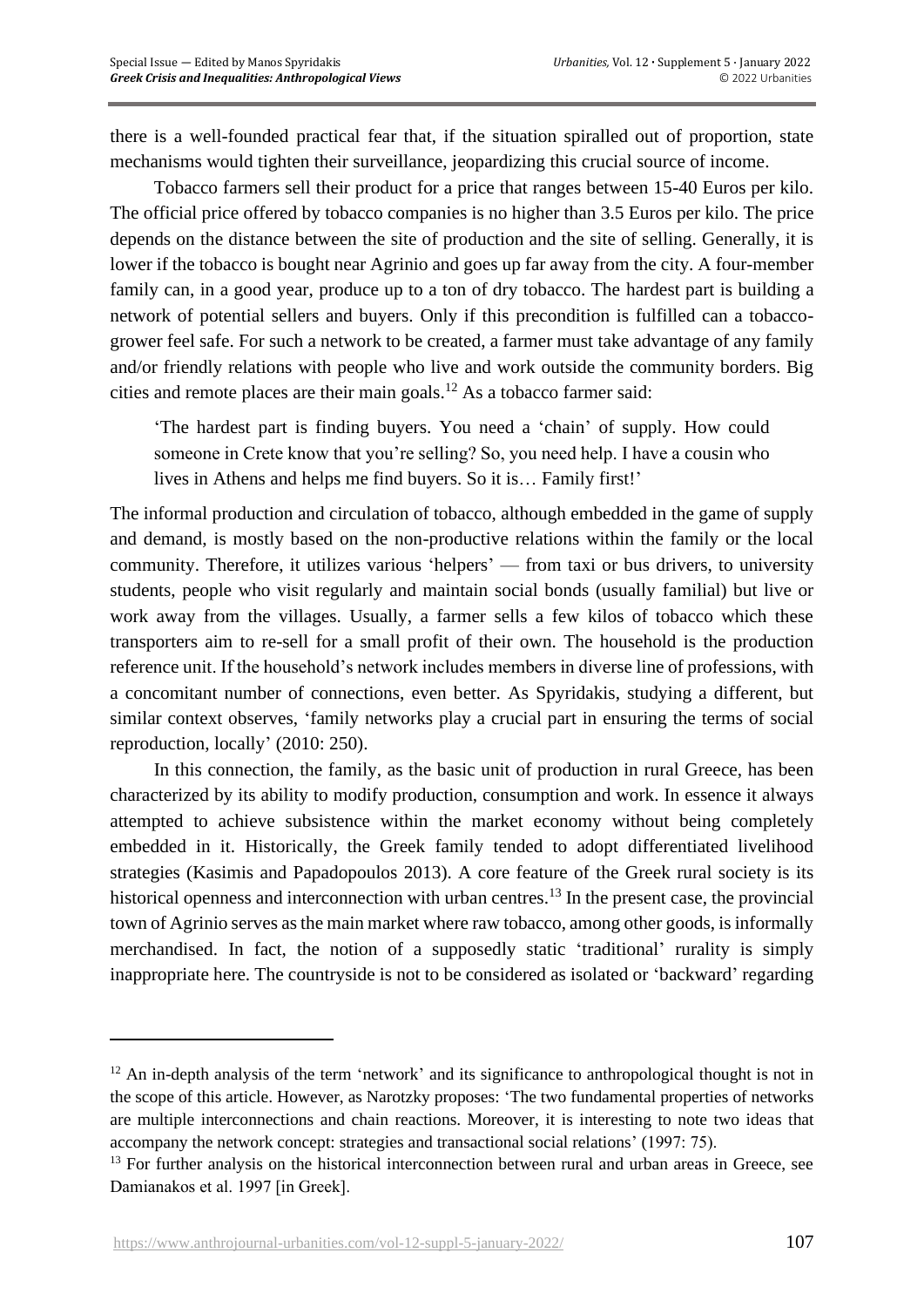social transformations but as a part and parcel of an interwoven network within which the city is actively included. 14

People participating in the informal market seem to be fully aware of the moral concepts thriving in this kind of environment, such as rivalry, risk, even greed (Comaroff and Comaroff, 2006, Ledeneva 2018). However, informality allows them to attempt the regulation of such – morally questionable– aspects of the economic activity, which threaten to dissolve social order. From their point of view, such a strategy highlights, on the one hand, the State's inability to provide a safe socio-economic environment, and, on the other, their independence and their ability to cope without committing to State policies (Theodossopoulos 2013). In this sense, informality is a normative agency, aiming to regulate the economic activity, to protect from economic marginalization and to secure a livelihood.

## **Crisis and a Moral Economy**

An informant declared:

'It's all right, what they are doing. Anybody can see they're poor. And, at the bottom line, they're just helping other poor people who, otherwise, couldn't even afford their cigarettes. What if it's illegal? Is this actually unlawful? How about those people 'above'? Are they lawful?'

In a situation of imperfect competition, people draw, often successfully, from socially shared moral values, achieving self-improvement and a rational use of resources (Hart 2000; Graeber 2011). The particular environment of chronic crisis and severe austerity in which rural informality thrives, calls for a connection with the broader crisis-dominated economic activity. The main factor which allows, if not imposes, the shift in what is considered legitimate is the economic crisis – a result of both the Greek State's counter-productive character and the wider restructurings of global capitalism. Both these factors enable the exploitation of sovereign debt as leverage for the implementation of neo-liberal policies (Blyth 2013, Graeber 2011). The word 'crisis' describes not just a time of great significance, but also a prolonged period of economic dislocation, with severe and unpredicted consequences (Roitman 2014). Over the last decade, severe cuts in public spending were imposed in Greece; schools were suspended, roads poorly maintained, while pensions and benefits were curtailed. The public health system inevitably deteriorated and provoked wry comments of dismay such as: 'Sure, there is a hospital, but there are no doctors in it!' As Spyridakis notes, 'Vulnerable people are not just found in the middle of the complex relation between the local and the global but they also experience its devastating effects on structural adjustment programs entailing increased poverty and restrictions on public spending' (2018: 4).

People feel this degradation goes together with the sense that the State has abandoned the rural sector. The State cannot assure the rural population of any kind of future economic perspectives. In the previous forty years, mostly after the accession of Greece into the European

<sup>&</sup>lt;sup>14</sup> Raymond Williams' sharp analysis (1973), and his arguments on the need to consider the country as inextricably related to the city, remain topical.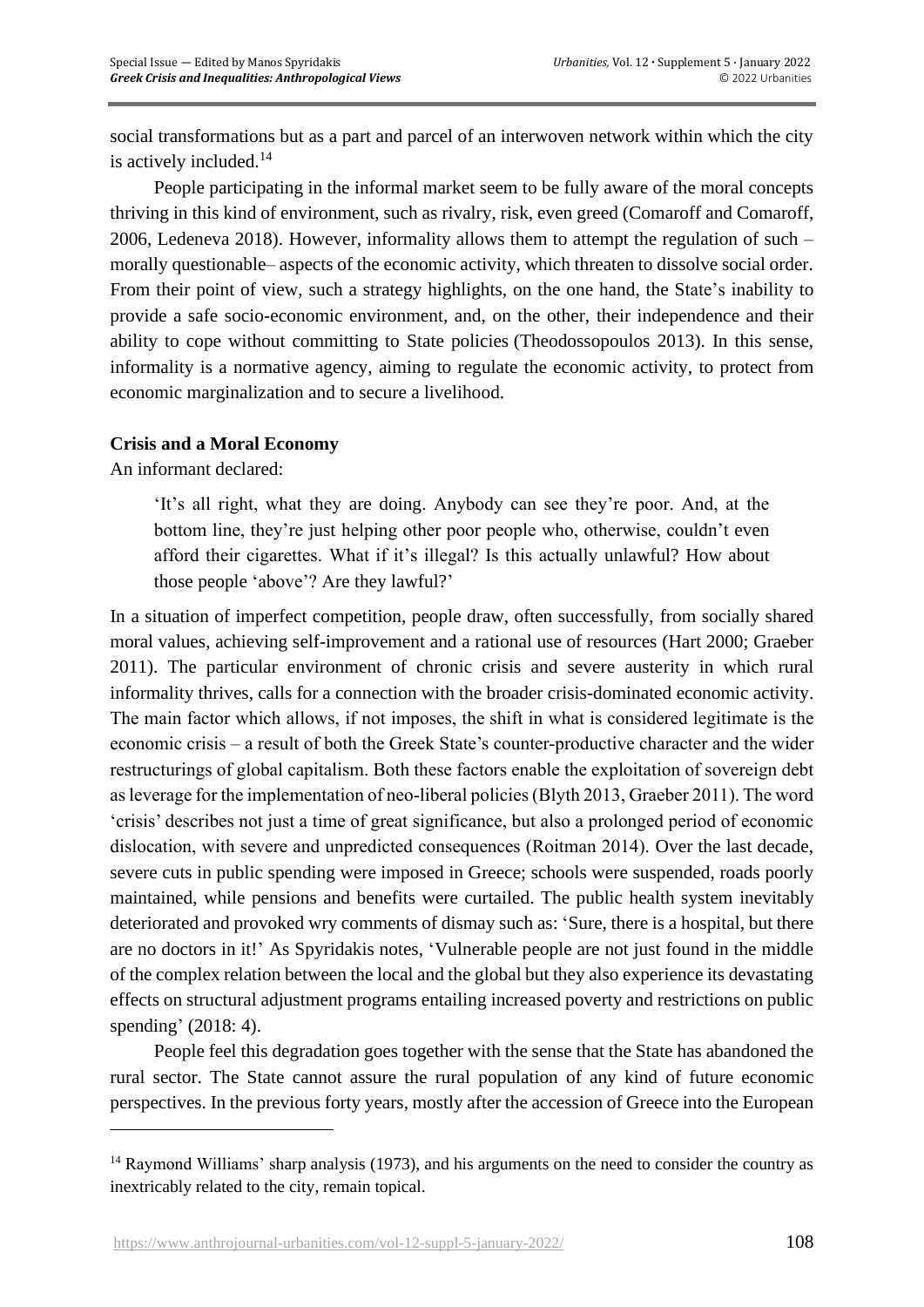Union, the Greek State adopted a paternalistic role towards the countryside, through the distribution of EU funds. In medium-size cities like Agrinio, the welfare State — similar to what Ginsborg observed for Southern Italy — took the form of direct cash transfers to families rather than public services (2001: 4). A significant part of such beneficences — usually in the form of subsidies, allowances, or benefits — were, however, given under false pretences: invalidity pensions were awarded to people whose health was excellent; subsidies were given to 'farmers' who performed no actual agricultural activity. The politicians, in search of legitimacy (and votes), deliberately built relationships based on clientelism between the country's centre and its periphery, trading state subsidies for electoral loyalty. As a result, household spending margins and the local markets were relatively buoyant. Public services operated but never to their full potential. Such attitudes and State practices justified tax evasion in the eyes of many, as they harboured the belief that any taxes collected would not be really allocated to the welfare of the deserving, but to the pockets of the undeserving.

In this moral context, tobacco has been a commodity that all Greek governments saw as a great source of revenue. Considered a 'luxury product', it has also been the subject of consecutive taxation during the crisis, with its price skyrocketing between 2009 and 2015 with a 58% of tax increase. Therefore, it comes as no surprise to discover a broad consensus among the locals regarding its illegal trade. Informal tobacco-growing and trading is not only tolerated but it is widely accepted and even actively supported. As E.P. Thompson (1971) has argued, such a consensus is grounded upon a consistent traditional view of social norms and obligations, of the proper economic functions of several parties within the community, which, taken together, can be said to constitute the moral economy of the poor.

The primary concern for tobacco growers appears to be the justification of their involvement in this informal activity. As might be expected, the reality of poverty is a fundamental argument used to justify such practices; poverty, in fact, makes the informal activity in question a respectable response. They emphasize on their low income from tobacco and their –generally insecure– livelihood, which underpin their claim that, in the absence of this resource, subsistence would be impossible.

Social scientists studying rural populations have suggested that the constant invocation of the demand for 'everyone's survival' originates from the communal ideal wherein all community members must be safe-guarded against unexpected, externally imposed turbulences and threatening situations. <sup>15</sup> Tobacco's symbolic power in Agrinio drives that dominant and perpetuating perception that farmers produce a harmless and therefore legitimate commodity. They fully understand the negotiating stance they obtain, due to the broad acceptance of such arguments. They strategically choose to attach moral weight to their practice, aiming to make it locally recognized as legitimate.

<sup>&</sup>lt;sup>15</sup> Nitsiakos (2016) proposes the study of 'traditional' forms of reciprocity and stresses their potential functionality in revealing the long-term cultural and economic reality of rural societies.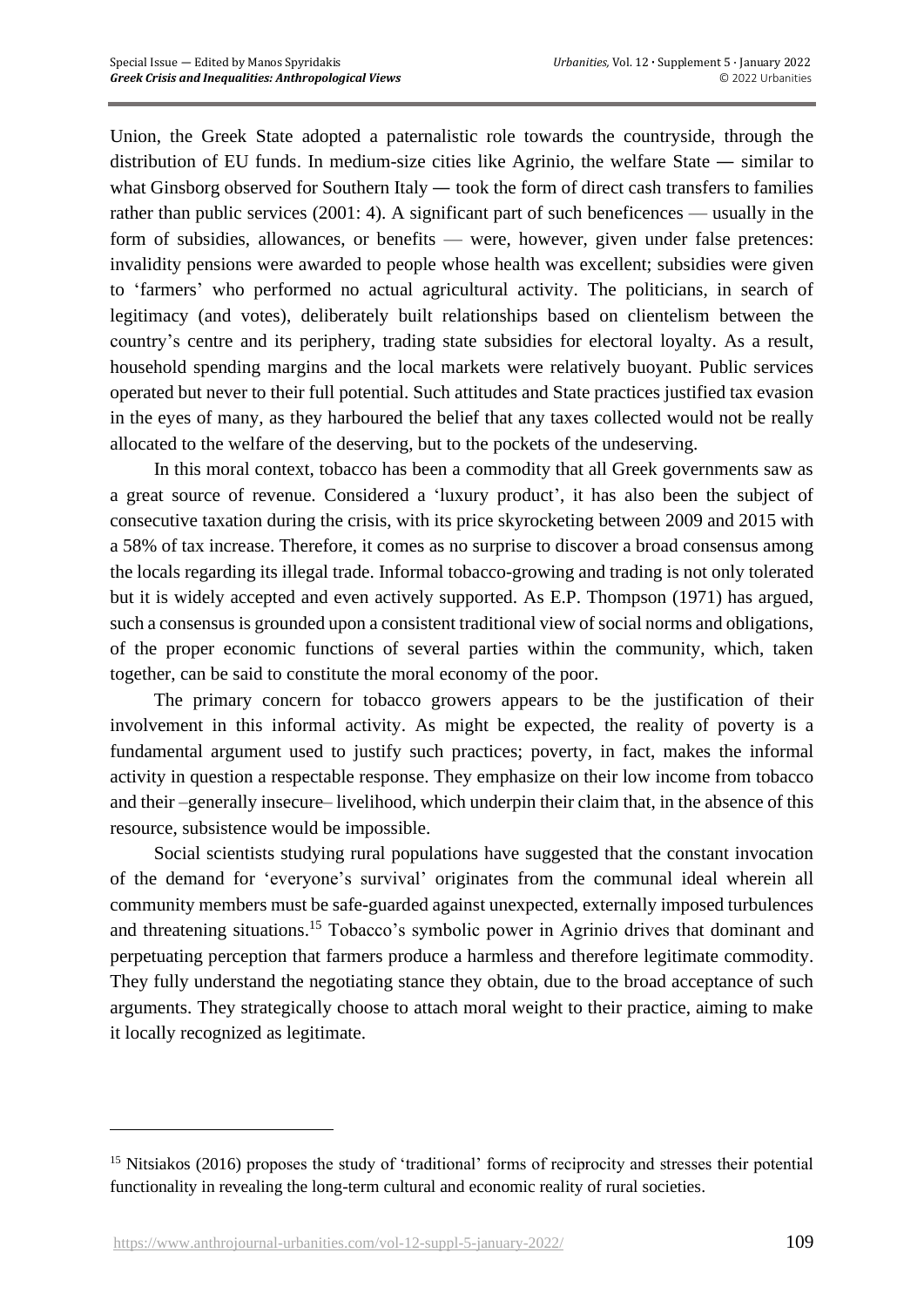#### **Conclusions**

Tobacco-growers have realized that the applicable law serves the production and perpetuation of injustice. From their perspective, the law has never accomplished its proclaimed function: to ensure justice and equality. Farmers suspect the systematic use of law by ruling elites (which are represented, in their accounts by the word 'they'), as a weapon to elicit their consent and ultimately marginalize them. Instead of limiting the interests of strong actors (political or economic) and allowing weaker ones to seek the help of the law to assert their rights, as in its traditional and highly positive justification, the rule of law becomes an agency of oppressive social processes, abandoning its function, as a shield for the weak and is transformed into a sword in the hands of the strong (Mattei and Nader 2008: 55).

Reacting to this situation, the former instinctively move towards an alternative interpretation of the dominant narrative and turn to the informal 'grey' economy. This choice offers a foundation upon which a broad consensus is built. The latter is soon equated with a legitimizing tolerance, which is both openly expressed and morally justified. This view reveals an interesting picture where farmers do not appear as passive puppets in the hands of superior, fate-controlling powers, but as active agents, who shape socially and culturally valid structures to define (more than) their livelihood.

Appropriation of fundamental neoliberal imperatives, like the trust in free-market and rivalry, means that informal tobacco-growers understand the terms of the ongoing (before and during the economic crisis) social and economic shift. However, their choice to defy State law informs their detachment and desire to avoid economic marginalization. They remain in a threshold where, under the pressure of vital necessities, they act, not as ideologists but as farmers. They settle somewhere in the middle, by accepting an opportunistic strategy even if it is not entirely pleasant to their respective moralities. The pragmatism that informs such choices may be the cause of their disinterest towards collective, organized action. In this manner, control over a familiar resource allows them to situate themselves in a space where subsistence income is ensured, relatively free of any regulatory surveillance.

#### **References**

Adams, T., Gerber, J., Amacker, M. and Haller, T. 2018. Who gains from contract farming? Dependencies, power relations, and institutional change. *The Journal of Peasant Studies*, 46: 1-23.

Agamben, G. 2008. *State of Exception*. Chicago and London: University of Chicago Press.

- Bear, L. 2015. *Navigating Austerity: Currents of Debt along a South Asian River*. Stanford, CA: Stanford University Press.
- Benjamin, W. 1999*. Illuminations*. London: Pimlico.

Blyth, M. 2013. *Austerity: The History of a Dangerous Idea*. Oxford: Oxford University Press.

Bryant, R. 2016. On Critical Times: Return, Repetition, and the Uncanny Present. *History and Anthropology*. 27 (1): 19-31.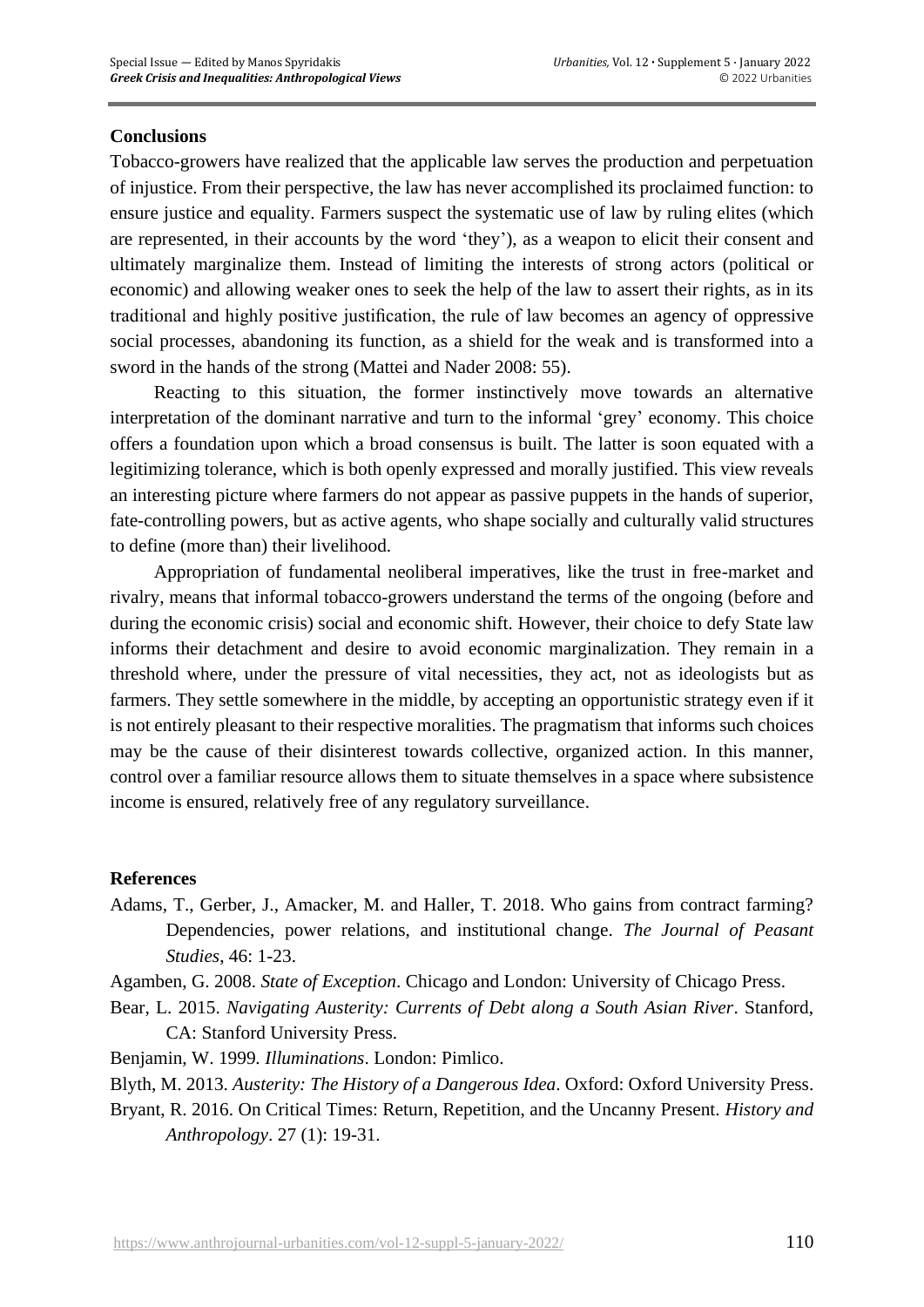- Comaroff, J. and Comaroff, J. 2006. Law and Disorder in the Postcolony: An Introduction. In J. Comaroff and J. Comaroff, (eds), *Law and Disorder in the Postcolony*. Chicago: University of Chicago Press.
- Conroy, J. 2013. *The Idea of a Rural Informal Economy*. Canberra: Crawford School Research Paper No. 13-09.
- Damianakos, S., Nitsiakos, V., Zakopoulou, E. and Kasimis, Ch. 1997. Power, Labour and Memory in *Three Villages of Epirus. The Local Dynamics of Survival*. Athens: Plethron. [In Greek].
- Fassin, D. 2009. Another Politics of Life is Possible. *Theory, Culture & Society,* 26 (5): 44-60.
- Fassin, D. ed. 2012. *A Companion to Moral Anthropology*. West Sussex: Wiley-Blackwell.
- Ginsborg, P. 2003. *Italy and Its Discontents: Family, Civil Society, State 1980–2001*. New York: Palgrave Macmillan.
- Götz, N. 2015. 'Moral economy': Its conceptual history and analytical prospects. *Journal of Global Ethics*, 11: 147-162.
- Graeber, D. 2011. Debt: *The First 5000 year.* Brooklyn, New York: Melville House.
- Hall, R., Scoones, I. and Tsikata, D. 2017. Plantations, outgrowers and commercial farming in Africa: agricultural commercialisation and implications for agrarian change. *The Journal of Peasant Studies*, 44. 1-23.

Hann, C. and Hart, K. eds. 2009. *Market and Society: The Great Transformation To-day*. Cambridge: Cambridge University Press.

- Hart, K. 1973. Informal Income Opportunities and Urban Employment in Ghana. *The Journal of Modern African Studies*,11 (1): 61–89.
- Hart, K. 2000. *The Memory Bank: Money in an Unequal World.* Cheshire. UK: Texere.
- Kamberis, N., 2016. *Standstill and Despair in Rural Greece: Farmers' Suicides*. Re-search in the prefecture of Aitoloakarnania 1994-2008. Athens: Academy of Athens [in Greek].
- Kasimis, C. and Papadopoulos, A. 2013. Rural Transformations and Family Farming in Contemporary Greece, Agriculture in Mediterranean Europe: Between Old and New Paradigms. *Rural Sociology and Development*, 19: 263-293.
- Kitroeff, A. 2012. Asia Minor Refugees in Greece: History of Identity & Memory 1920s-1980s. In G. Shirinian (ed.), *The Asia Minor Catastrophe.* Bloomingdale, Illinois: The Asia Minor and Pontos Hellenic Research Center INC.
- Kingsolver, A. 2011. *Tobacco Town Futures: Global Encounters in Rural Kentucky.* Long Grove, Ill: Waveland Press, Inc.
- Knight, D. 2015. Opportunism and Diversification: Entrepreneurship and Livelihood Strategies in Uncertain Times. *Ethnos: Journal of Anthropology,* 80 (1): 117-144.
- Kofti, D. 2016. Moral economy of flexible production: fabricating precarity between the conveyor belt and the household. *Anthropological Theory,* 16 (4): 433-453.
- Krugman, P. 2015. Does Greece Need More Austerity? *The New York Times*. 19 June.
- Langegger, S. 2016. After the Ban: The Moral Economy of Property. *Antipode,* 48: 645-664.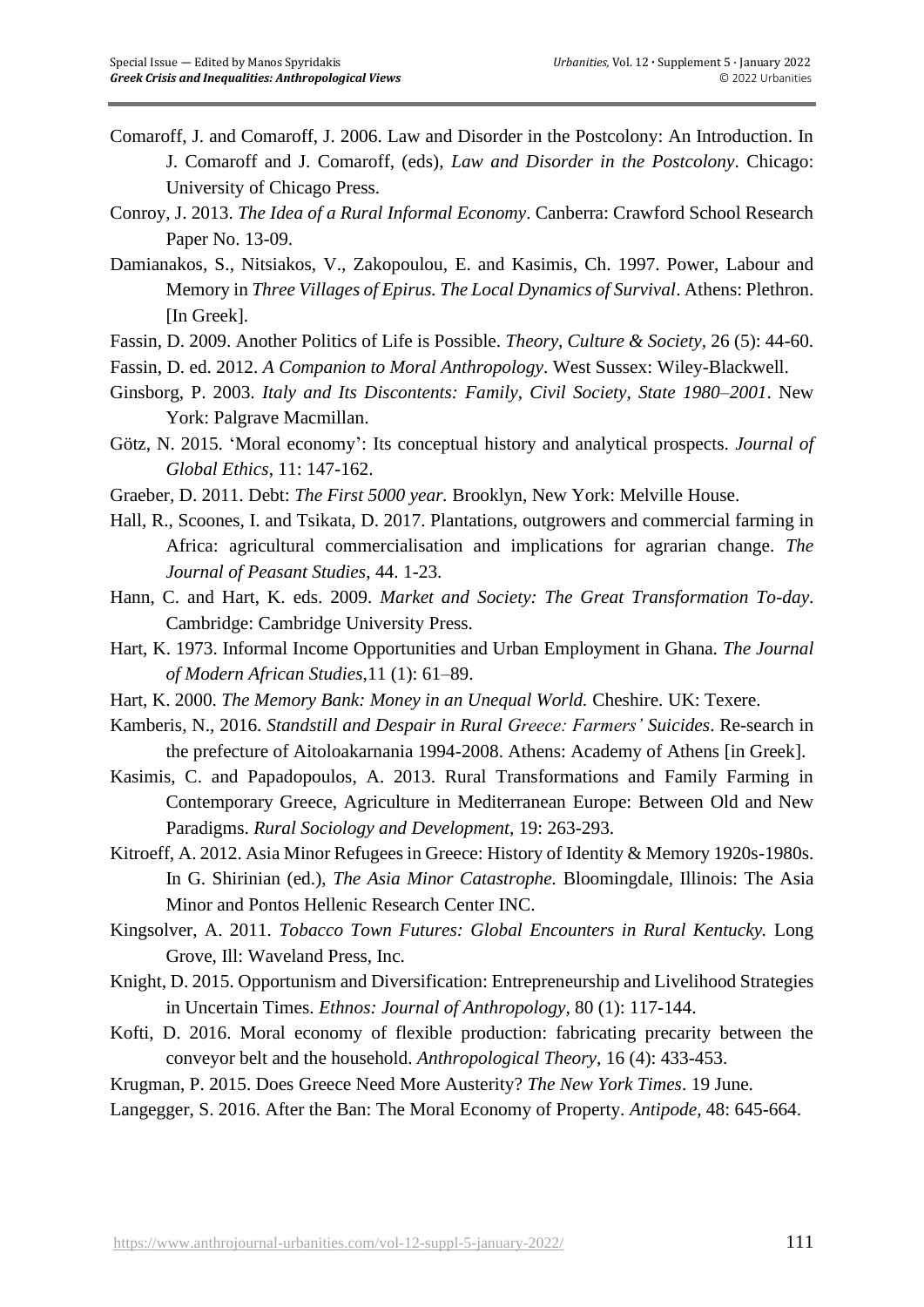- Ledeneva, A. 2018. Introduction: the informal view of the world–key challenges and main findings of the Global Informality Project. In A. Ledeneva (ed.), *Global Encyclopaedia of Informality*. London: UCL Press.
- Matsaganis, M. and Flevotomou, M. 2010. *Distributional Implications of Tax Evasion in Greece.* Hellenic Observatory, LSE, GreeSE–Hellenic Observatory Papers on Greece and Southeast Europe.
- Mattei, U. and Nader, L. 2008. *Plunder: When the Rule of Law is Illegal*. Malden: Wiley-Blackwell.
- Narotzky, S. 1997. *New Directions in Economic Anthropology*. London: Pluto Press.
- Narotzky, S. 2016. Between Inequality and Injustice: Dignity as a Motive for Mobilization During the Crisis. *History and Anthropology*, 27 (1): 74-9.
- Nitsiakos, V. 2016. *Peklari. Social Economy in a Greek Village*. Berlin: LIT.
- Nordstrom, C. 2007*. Global Outlaws: Crime, Money and Power in the Contemporary World*. Berkeley: University of California Press.
- Ong, Α. 2006. *Neoliberalism as a Mobile Technology.* Department of Anthropology, Berkeley: University of California.
- Pardo, I. 1996*. Managing Existence in Naples. Morality, Action and Structure*. Cambridge: Cambridge University Press.
- Pardo, I. 2000. *Morals of Legitimacy: Between Agency and the System*. Oxford: Berghahn.
- Pardo, I. 2004. Introduction: Corruption, Morality and The Law. In I. Pardo (ed.), *Between Morality and the Law: Corruption, Anthropology and Comparative Society*. London: Routledge.
- Pardo, I. 2018. Governance Without Legitimacy: An Italian Conundrum of Democracy. In I. Pardo and G. B. Prato (eds), *Legitimacy: Ethnographic and Theoretical Insights.* New York: Palgrave Macmillan.
- Pardo, I., and Prato, G. B. eds. 2017. *The Palgrave Handbook of Urban Ethnography.* New York: Palgrave Macmillan.
- Pardo, I. and Prato, G. B. 2018. Ethnographies of Legitimacy: Methodological and Theoretical Insights. In I. Pardo and G. B. Prato (eds) *Legitimacy: Ethnographic and Theoretical Insights.* New York: Palgrave Macmillan.
- Parry, J. 1989. On the moral perils of exchange. In J. Parry and M. Bloch (eds), *Money and the Morality of Exchange.* Cambridge: Cambridge University Press.
- Polese, A. and Morris, J. 2015. My name is legion. The resilience and endurance of in-formality beyond, or in spite of, the state. In A. Polese and J. Morris (eds), *Informal Economies in Post-Socialist Spaces*. New York, Palgrave Macmillan.
- Powers, T., and Rakopoulos, T. 2019. The anthropology of austerity: An introduction. *Focaal: Journal of Global and Historical Anthropology,* 83:1-12.
- Rakopoulos, T. 2014. The crisis seen from below, within, and against: from solidarity economy to food distribution cooperatives in Greece. *Dialectical Anthropology,* 38 (2): 189-207.
- Rakopoulos, T. 2018. Introduction: Austerity, measured. In T.Rakopoulos (ed.), *The Global Life of Austerity*. Oxford: Berghahn.